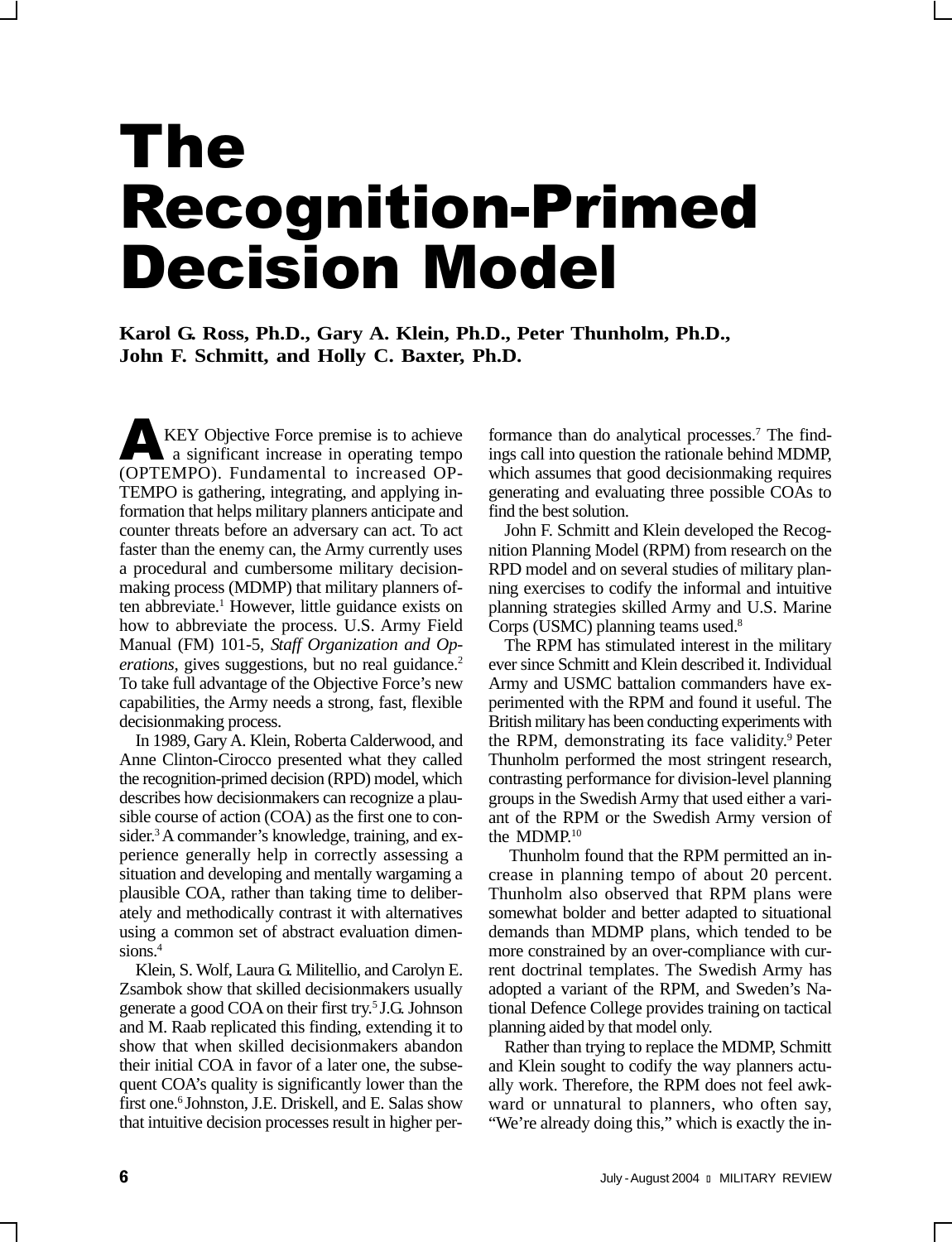| <b>Report Documentation Page</b>                                                                                                                                                                                                                                                                                                                                                                                                                                                                                                                                                                                                                                                                                                                                                                                                                                   |                             |                              |                                | Form Approved<br>OMB No. 0704-0188                  |                                           |
|--------------------------------------------------------------------------------------------------------------------------------------------------------------------------------------------------------------------------------------------------------------------------------------------------------------------------------------------------------------------------------------------------------------------------------------------------------------------------------------------------------------------------------------------------------------------------------------------------------------------------------------------------------------------------------------------------------------------------------------------------------------------------------------------------------------------------------------------------------------------|-----------------------------|------------------------------|--------------------------------|-----------------------------------------------------|-------------------------------------------|
| Public reporting burden for the collection of information is estimated to average 1 hour per response, including the time for reviewing instructions, searching existing data sources, gathering and<br>maintaining the data needed, and completing and reviewing the collection of information. Send comments regarding this burden estimate or any other aspect of this collection of information,<br>including suggestions for reducing this burden, to Washington Headquarters Services, Directorate for Information Operations and Reports, 1215 Jefferson Davis Highway, Suite 1204, Arlington<br>VA 22202-4302. Respondents should be aware that notwithstanding any other provision of law, no person shall be subject to a penalty for failing to comply with a collection of information if it<br>does not display a currently valid OMB control number. |                             |                              |                                |                                                     |                                           |
| 1. REPORT DATE<br><b>AUG 2004</b>                                                                                                                                                                                                                                                                                                                                                                                                                                                                                                                                                                                                                                                                                                                                                                                                                                  | 2. REPORT TYPE              |                              |                                | <b>3. DATES COVERED</b><br>00-07-2004 to 00-08-2004 |                                           |
| <b>4. TITLE AND SUBTITLE</b>                                                                                                                                                                                                                                                                                                                                                                                                                                                                                                                                                                                                                                                                                                                                                                                                                                       |                             |                              |                                | 5a. CONTRACT NUMBER                                 |                                           |
| <b>The Recognition-Primed Decision Model</b>                                                                                                                                                                                                                                                                                                                                                                                                                                                                                                                                                                                                                                                                                                                                                                                                                       |                             |                              |                                | 5b. GRANT NUMBER                                    |                                           |
|                                                                                                                                                                                                                                                                                                                                                                                                                                                                                                                                                                                                                                                                                                                                                                                                                                                                    |                             |                              |                                | 5c. PROGRAM ELEMENT NUMBER                          |                                           |
| 6. AUTHOR(S)                                                                                                                                                                                                                                                                                                                                                                                                                                                                                                                                                                                                                                                                                                                                                                                                                                                       |                             |                              |                                | <b>5d. PROJECT NUMBER</b>                           |                                           |
|                                                                                                                                                                                                                                                                                                                                                                                                                                                                                                                                                                                                                                                                                                                                                                                                                                                                    |                             |                              |                                | 5e. TASK NUMBER                                     |                                           |
|                                                                                                                                                                                                                                                                                                                                                                                                                                                                                                                                                                                                                                                                                                                                                                                                                                                                    |                             |                              |                                | 5f. WORK UNIT NUMBER                                |                                           |
| 7. PERFORMING ORGANIZATION NAME(S) AND ADDRESS(ES)<br><b>U.S. Army Combined Arms Center, Fort Leavenworth, KS, 66027</b>                                                                                                                                                                                                                                                                                                                                                                                                                                                                                                                                                                                                                                                                                                                                           |                             |                              |                                | 8. PERFORMING ORGANIZATION<br><b>REPORT NUMBER</b>  |                                           |
| 9. SPONSORING/MONITORING AGENCY NAME(S) AND ADDRESS(ES)                                                                                                                                                                                                                                                                                                                                                                                                                                                                                                                                                                                                                                                                                                                                                                                                            |                             |                              |                                | 10. SPONSOR/MONITOR'S ACRONYM(S)                    |                                           |
|                                                                                                                                                                                                                                                                                                                                                                                                                                                                                                                                                                                                                                                                                                                                                                                                                                                                    |                             |                              |                                | 11. SPONSOR/MONITOR'S REPORT<br>NUMBER(S)           |                                           |
| 12. DISTRIBUTION/AVAILABILITY STATEMENT<br>Approved for public release; distribution unlimited                                                                                                                                                                                                                                                                                                                                                                                                                                                                                                                                                                                                                                                                                                                                                                     |                             |                              |                                |                                                     |                                           |
| <b>13. SUPPLEMENTARY NOTES</b>                                                                                                                                                                                                                                                                                                                                                                                                                                                                                                                                                                                                                                                                                                                                                                                                                                     |                             |                              |                                |                                                     |                                           |
| 14. ABSTRACT                                                                                                                                                                                                                                                                                                                                                                                                                                                                                                                                                                                                                                                                                                                                                                                                                                                       |                             |                              |                                |                                                     |                                           |
| <b>15. SUBJECT TERMS</b>                                                                                                                                                                                                                                                                                                                                                                                                                                                                                                                                                                                                                                                                                                                                                                                                                                           |                             |                              |                                |                                                     |                                           |
| <b>16. SECURITY CLASSIFICATION OF:</b><br>17. LIMITATION OF<br><b>ABSTRACT</b>                                                                                                                                                                                                                                                                                                                                                                                                                                                                                                                                                                                                                                                                                                                                                                                     |                             |                              |                                | 18. NUMBER<br>OF PAGES                              | 19a. NAME OF<br><b>RESPONSIBLE PERSON</b> |
| a. REPORT<br>unclassified                                                                                                                                                                                                                                                                                                                                                                                                                                                                                                                                                                                                                                                                                                                                                                                                                                          | b. ABSTRACT<br>unclassified | c. THIS PAGE<br>unclassified | Same as<br><b>Report (SAR)</b> | 5                                                   |                                           |

**Standard Form 298 (Rev. 8-98)**<br>Prescribed by ANSI Std Z39-18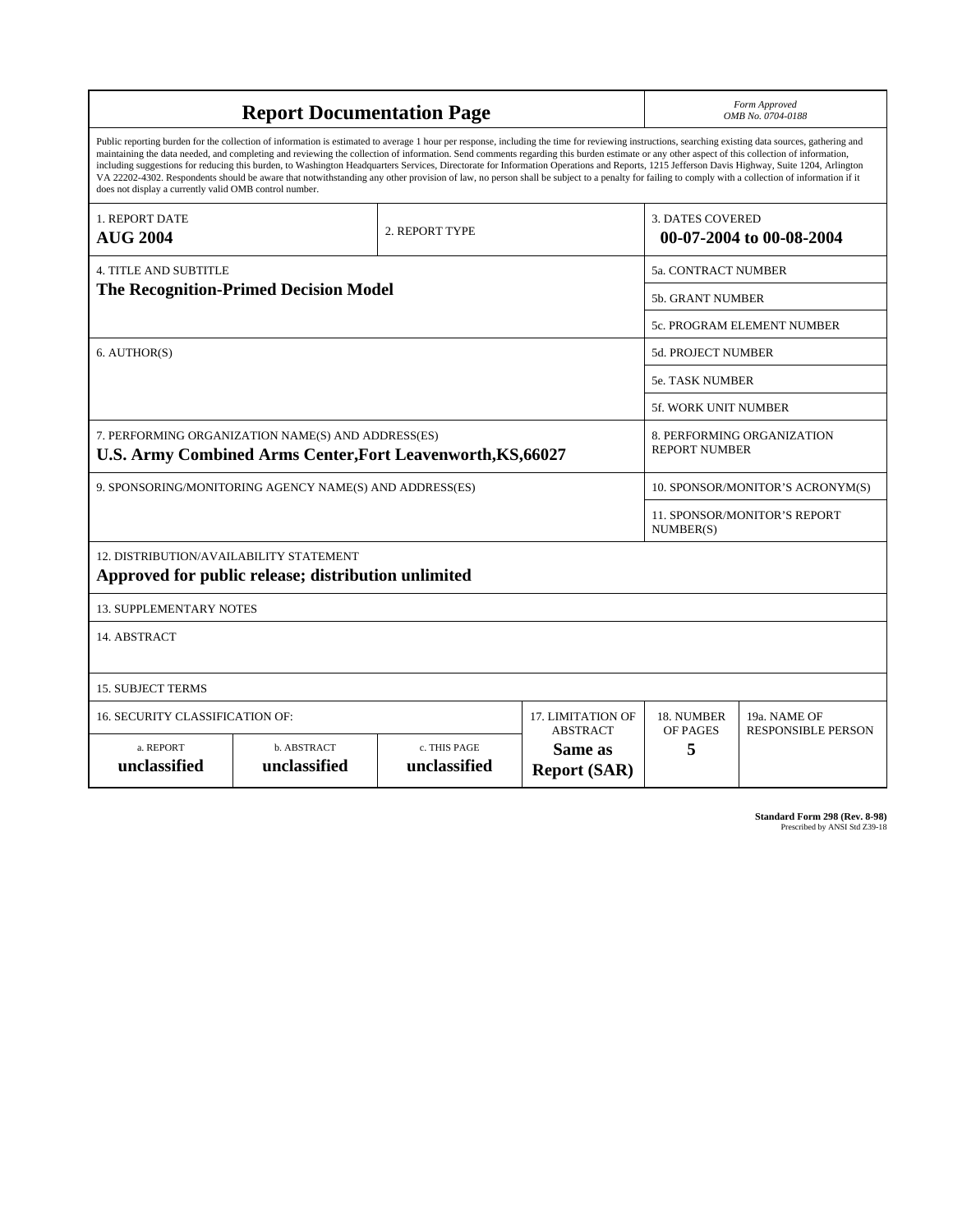tent—to codify existing effective planning practices that reflect the best planning practices that have evolved over decades.

 The RPM, which reflects current theory and research, is a practical application of the RPD model. The RPM is consistent with natural practices and enables an increase in tempo without losing efficacy, which offers a potentially useful application for the Objective Force.

RPM strategy is for commanders to identify their preferred COA so the staff can work on detailing and improving it. (See figure.) The first stage (understand mission/conceptualize a COA) of the RPM is a key stage that conceptually differs most from other stages. Once a unit receives a mission from higher headquarters, the commander and staff try to understand that mission while also deciding how to proceed. Identifying a base COA early can guide mission analysis. The RPM depicts these two functions during the same stage. Commanders can describe this base COA or ask the staff for input.

If commanders have not identified a base COA, the staff can ask for suggestions. Commanders can choose to do the initial conceptualization of a COA on their own or with a small group of key staff members or subordinate commanders. If the military situation is unfamiliar or undeveloped, a substantial amount of mission analysis might precede a COA's conceptualization. If the commander is familiar with the military situation, mission analysis might occur quickly. The RPM does not freeze a planning staff into a single strategy; it enables the commander and staff to search for options if the situation is so unfamiliar that the commander cannot recognize what to do and provides techniques for collaborative work.

The next stage of the RPM is for the staff to "test and operationalize the COA." As staff members do

this, they might already be preparing operations orders (OPORDs) or finding flaws that disqualify the COA. The staff might discover a COA that seems significantly better than the one the commander has identified. In such cases, it makes sense to contrast the two options by imagining the consequences of implementing each, not by reviewing them on a common set of abstract dimensions.

The staff then wargames the COA to see if the plan will hold up against enemy COAs. If there is time pressure, wargaming can also serve as a rehearsal, enabling the staff to begin building execution matrixes.

The next step is developing an OPORD, which is a cut-and-paste procedure since this work began during the "test and operationalize the COA" phase. Often, when using the RPM, the staff only considers one COA; consequently, unlike when using the MDMP, the staff need not wait until after a COA selection stage to develop an OPORD. Finally, it is important to realize that the RPM has a variety of feedback loops during each stage.<sup>11</sup>

A comparison of the MDMP with the RPM field manual reveals several key distinctions between the two:

l The rationale behind the models is completely different. The MDMP uses a decision analytic rationale called multi-attribute utility analysis. The RPM uses a recognition-primed decision rationale.

l Research support is weak for the MDMP's basic assumption that developing and comparing several COAs results in finding a superior COA.

l The RPM builds on experience and expertise. The MDMP uses analytical procedures, which can prevent or hamper an experienced planner from using the ability to quickly assess a situation and come up with a plausible COA.

## **The Basic Recognitional Planning Model**

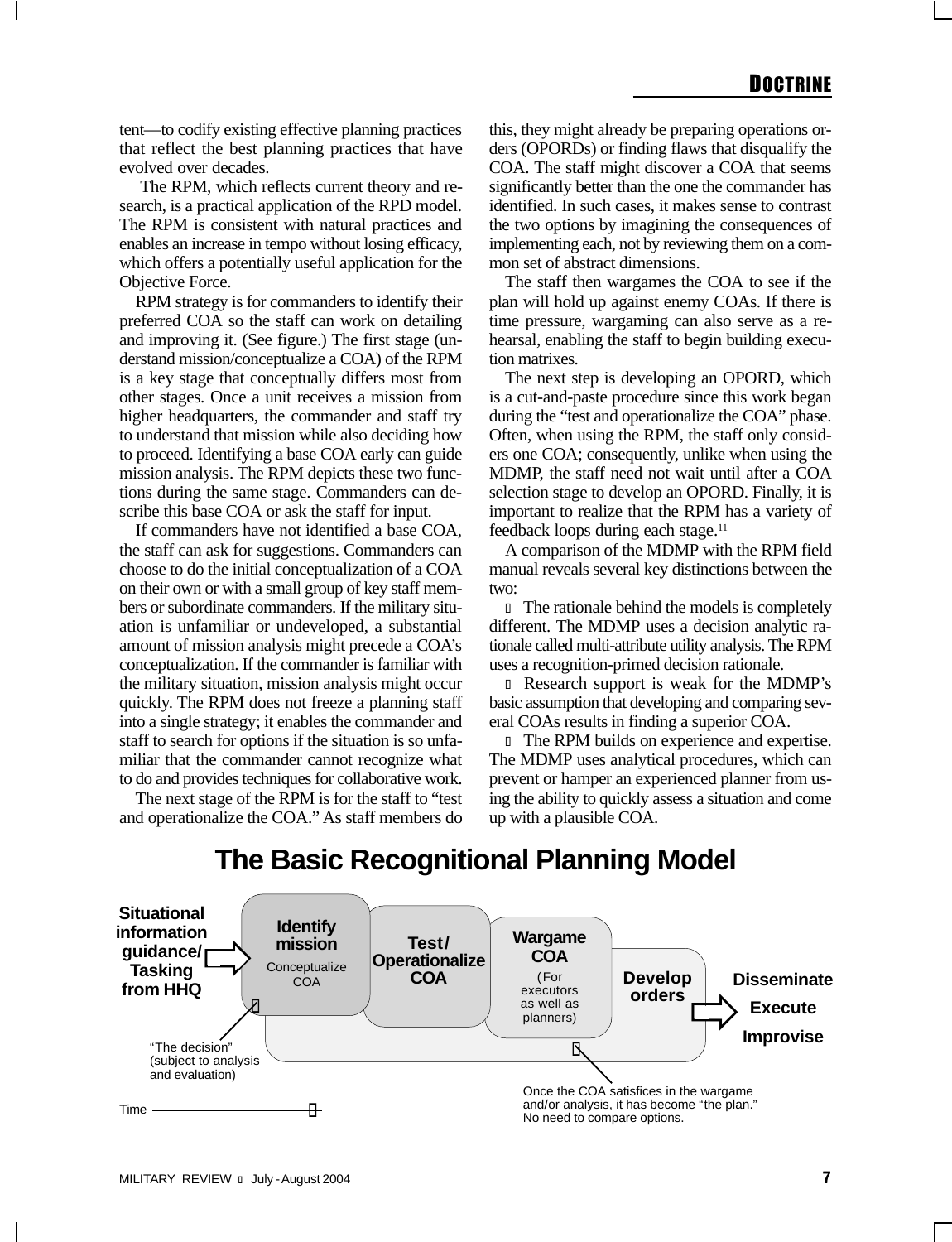l Time pressure degrades the MDMP, whereas the RPM capitalizes on time-constraints.

l The MDMP is rarely fully implemented in the field, whereas the RPM describes a natural strategy. Essentially, the RPM truncates stage III of the MDMP (the generation of multiple COAs) and stage IV (wargaming all three COAs) and eliminates stages V (COA comparison) and VI (COA approval).

We also compared the RPM with the somewhat vaguely described abbreviated MDMP. While the RPM and abbreviated MDMP rely on developing a single COA, in the abbreviated MDMP, doing so is doctrinally viewed as a highly degraded planning strategy. In the abbreviated MDMP, the commander and staff are assumed to have followed all of the MDMP steps, although they might perform some automatically. Thus, in the abbreviated MDMP, developing a single COA is the last resort. The abbreviated MDMP would restore some of the MDMP steps that had been skipped or slighted if more time became available. In the RPM, additional time would be used to do more wargaming or to enable subordinate units to increase their preparation.

#### Method

In 2003, the Fort Leavenworth Battle Command Battle Laboratory (BCBL) assessed the RPM during a 2-week experiment. An Objective Force Unit of Action (UA) (brigade) staff was assembled on an ad hoc basis. The group included retired senior officers and active duty officers from several Army battle labs. In addition, the BCBL used a notional Unit of Employment (UE) headquarters to provide guidance to the UA, which had several battalion commanders under its control.

The BCBL devoted 2 days to training the UA staff in the RPM. During two practice runs, the staff, configured in staff sections, used electronic tactical decision games to stimulate the decisionmaking process. The BCBL prepared a detailed manual to document the steps of the RPM and to describe various RPM tools.12

The next phase of the experiment included 5 days devoted to exercising the RPM, beginning by introducing a Caspian Sea scenario. The three subsequent planning-execution loops were variations of offensive operations. The staff then received a new mission involving stability operations and support operations and spent the day engaged in planning. A team of researchers using observations, questionnaires, and in-depth interviews of key personnel collected a considerable amount of data during the experiment.

### Preliminary Findings

Participants had little trouble using the RPM for the experimental scenarios. The face validity for the RPM was high. A typical comment was that they were just doing what they always did and that the RPM did not seem like anything new. Of course, this was the point of the RPM—to reflect and codify a commander's typical planning strategies. Participants estimated that the RPM took at least 30 percent less time than the MDMP did.

Most participants favored the RPM from the beginning, and the number of favorable comments increased each day while unfavorable comments decreased. But participants did raise some concerns. They felt that while using the RPM they had a tendency to rush through mission analysis to get into conceptualizing the COA. They felt that some MDMP mission-analysis tools could be usefully incorporated into the RPM.

One participant, who had been most critical of the RPM at the start, pointed out that mission analysis can really benefit from knowing the COA early on and that the two processes can be done again and again. He wanted to alter the RPM diagram to better reflect this iteration. Actually, the current RPM manual reflects the iteration, which is why the figure lists both processes in the same box. Using the COA to guide mission analysis is another advantage of the RPM.

Another concern was that under battle conditions a commander might be distracted and have to depend on the staff for understanding the situation and conducting planning. Others disagreed, arguing that the deputy commander could drive the RPM process if the commander was not available. The next rotation in the experiment used the deputy commander as the key decisionmaker to demonstrate this point.

Several participants recalled instances where they had to suffer with inadequate plans initiated by inexperienced staff members. The RPM allows the commander to drive the process, using the staff to detail the plan and catch flaws. Further, even if the commander were hurried, it seemed better to spend 20 minutes at the beginning identifying the base COA than to spend 10 hours later fixing inadequate plans. If the commander is involved from the beginning with the conceptualizing, the benefits can ripple throughout subsequent planning and execution.

New techniques available in the Objective Force will allow advanced collaboration between commanders at various levels without needing to physically assemble at a single location. Our view is that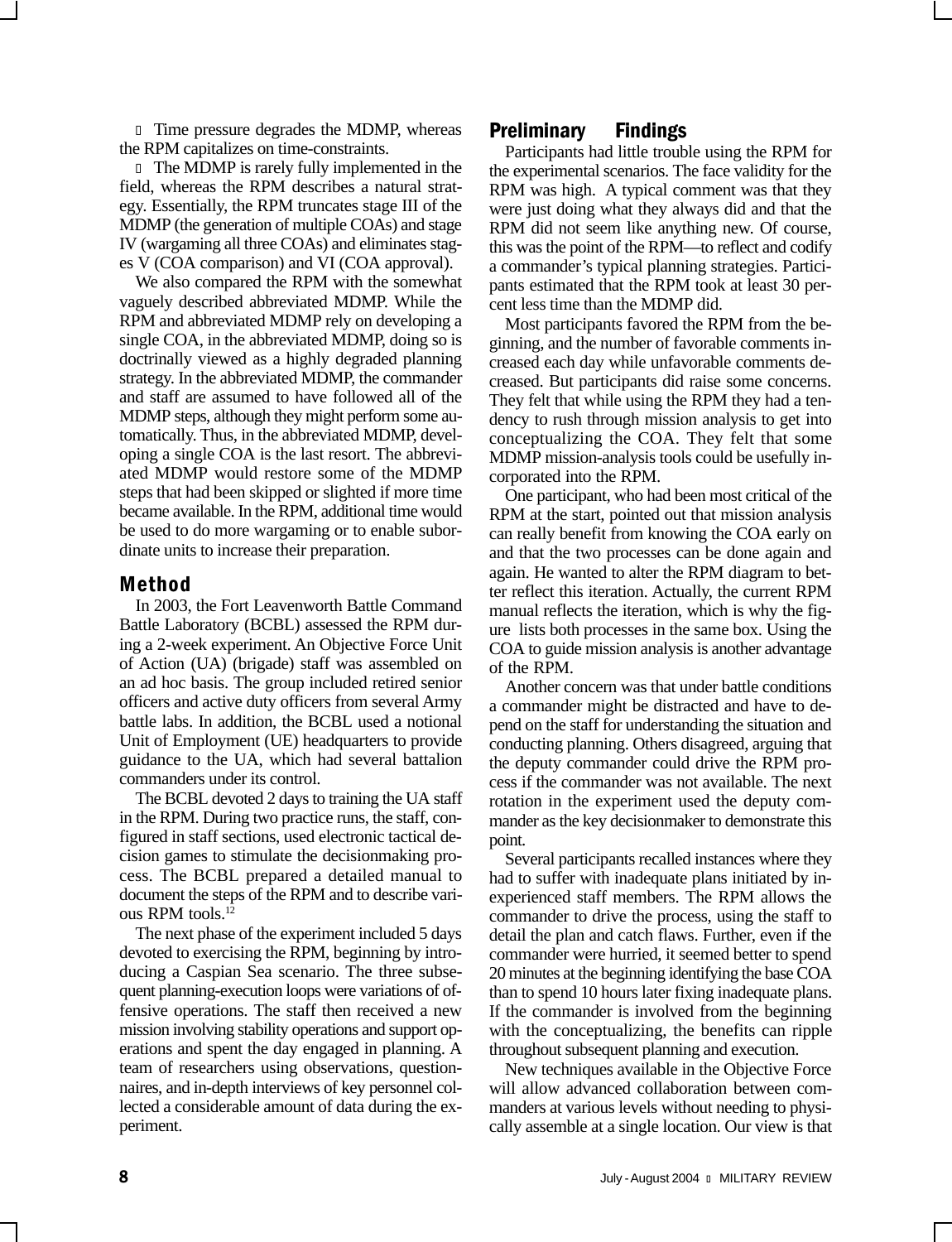the RPM is quite commander-driven, as opposed to staff-driven, and might be more compatible with Objective Force intentions. Although the process is commander-driven, the commander's willingness and ability to "uncover expertise" in the staff is key to the RPM, especially in novel situations. We observed two instances when the UA commander deliberately sought expertise that could overcome problem areas in the COA—once in the context of an offensive operation and once in the context of the support operations exercise.

One question that arose was whether commanders and staff officers performing unfamiliar missions such as stability operations or support operations could use the RPM. Clearly, commanders lacking experience with regard to a mission will generate lower-quality plans when using the RPM. However, planning staffs will also generate lower-quality plans using the MDMP if they are responding to unfamiliar missions. In fact, this objection is not valid because the RPM manual allows the staff to provide a thorough mission analysis and to suggest a COA if a commander cannot generate an early COA.

The fact that a situation is novel does not necessarily enhance the relative advantage of a multiple-option planning model over a single-option planning

model. The key to a good solution lies in the ability to correctly assess the situation, since that assessment will guide the judgment about what is a good COA. Contrary to this concern, the RPM enables a commander to modify a plan as he and his staff discover its inadequacies and provides them with the time to cycle back and replace a poor plan with an effective one.

The RPM introduced a new process—a "PreMortem"—for identifying critical flaws in a plan, which was presented as a way to counter the potential inaccuracies of a commander's intuition. Although the PreMortem was an optional step at the end of the first stage, the staff insisted on running a PreMortem in every planning rotation and moved it up earlier and earlier in the cycle. Most participants considered the PreMortem quite useful.

Another new process called the "commander's interview" encouraged the commander to state clearly the rationale and intent behind the preferred



COA.13 The new process provides an organized method for staff members as well as subordinate commanders to question the commander's thinking behind the COA. This process took place spontaneously during the exercise, but some participants emphasized the possible benefits of such a deliberate process in situations where the commander is not naturally expressive.

When the UA received a fragmentary order that required drastic changes to its plan, having a base COA to guide new planning seemed to make replanning smoother. Participants did not show the typical signs of resisting change and feeling locked into the plan because of "sunk" costs already spent on planning or of feeling that the planning time had been wasted.

Despite using the RPM, participants gravitated to a number of MDMP tools, and future exercises might include these as parts of the RPM or as options. For example, during mission analysis,